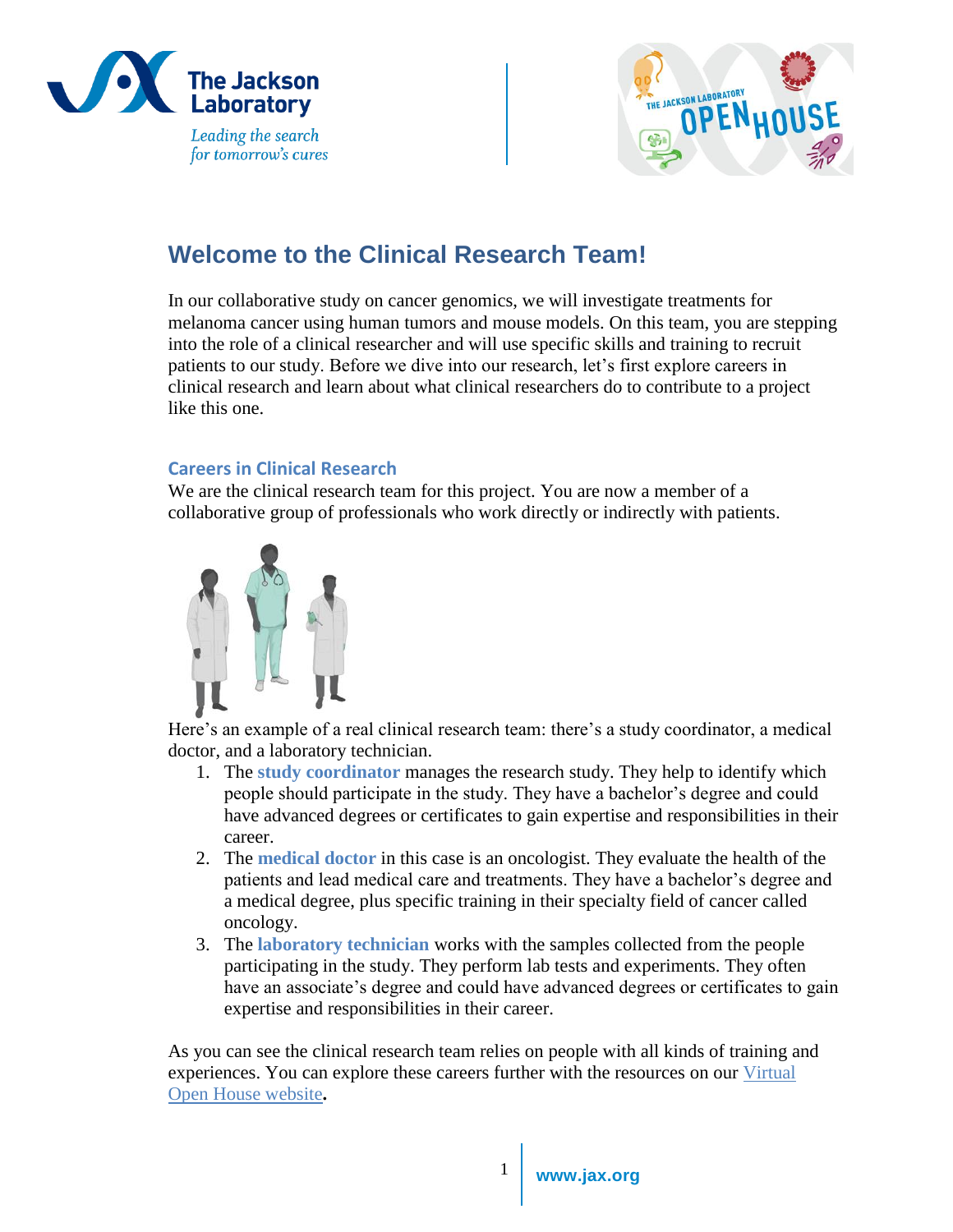#### **Your Role as a Clinical Researcher**

As clinical researchers, an important first part of your team's job is to find an eligible group of patients to participate in clinical research for an experimental melanoma treatment (see **Figure 1**).



**Figure 1. The clinical research team finds eligible patients to participate in the study.** In collaboration with the mouse and bioinformatics research teams, the clinical research team plays an important role in this cancer genomics study identifying and recruiting specific patients to participate in the research project.

Normally, this medical team would recruit patients directly from a hospital or clinic. For the purposes of our exercise today we will use data from an online database to select eligible patients. You will work to select the eligible patients for our study based on specific criteria, including type of cancer, patient biological sex, patient age, and tumor type.

## **Clinical Research Activity**

For this lab, use the **Activity Spreadsheet** to keep track of your work and document your findings. If you have already completed another lab, you can continue to use the same spreadsheet for this portion.

We will now go through the steps to identify patients that meet the criteria for our research study. Use your spreadsheet to keep track of your work. We will be working in the "Clinical" tab.

## Part 1. Navigating to cBioPortal and Finding Our Study

1. In order to start our clinical research, we first need to locate patients with skin cancer to participate in the study. To do this, we need to navigate to a useful cancer database called the [cBioPortal.](https://www.cbioportal.org/)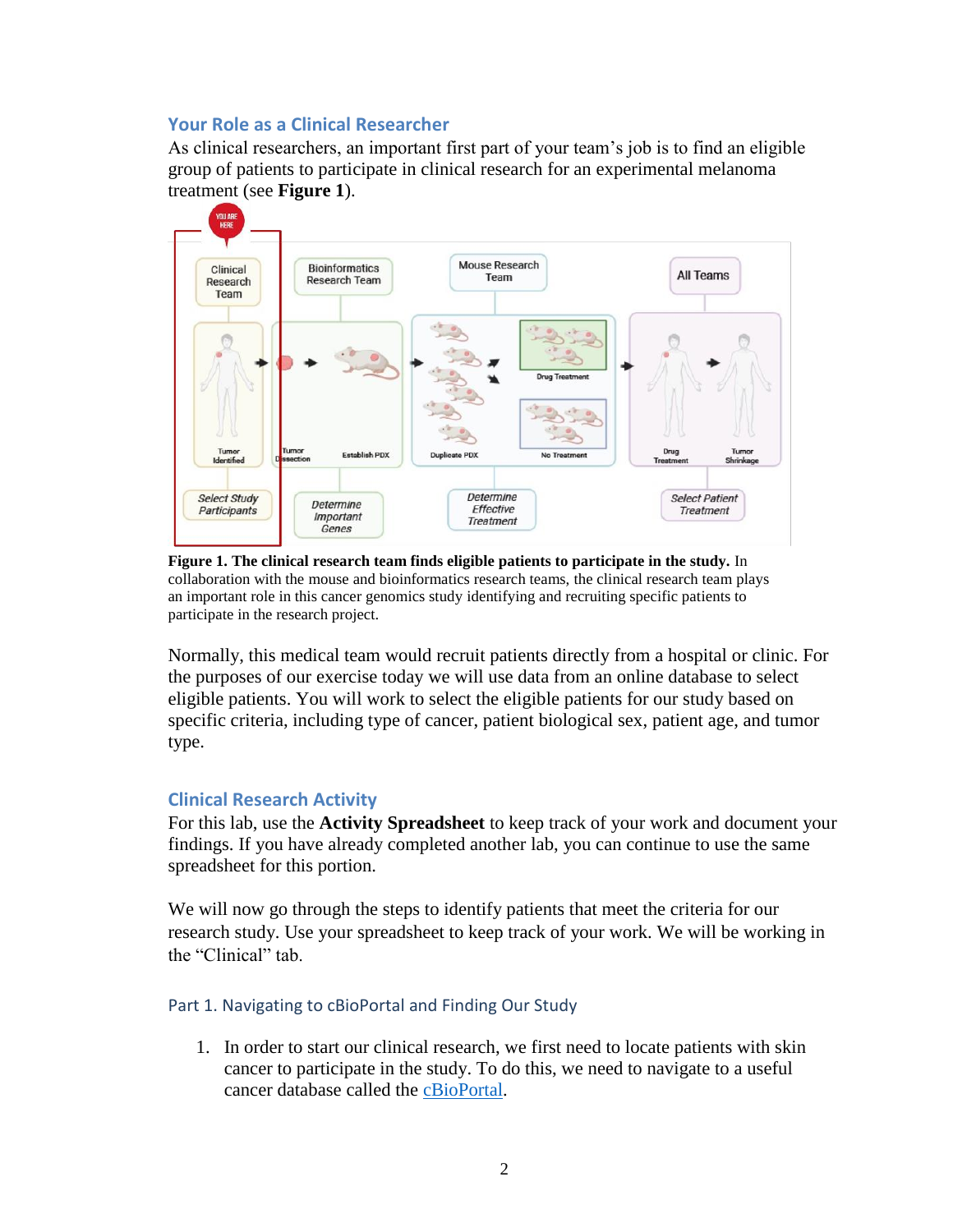- 2. Once you open this link, you are on the main page of the cBioPortal database. If you scroll down the center box, you will see a very long list. This is a list of studies covering many different types of cancers. The cBioPortal houses a lot of useful information within each of these studies, including data about patients and their cancers, such as the genetics of patients' tumors and patient responses to different treatments.
- 3. We are interested in skin cancer, so we will navigate to the skin cancer studies. In the menu on the left, click on "Skin."
- 4. In the center box, find the study directly under "Cutaneous Melanoma" called "Melanoma (Broad/Dana Farber, Nature 2012)." To access this study, click the box next to the study and then click the blue button "Explore the Selected Study" or you can also directly access the study using [this link.](https://www.cbioportal.org/study/summary?id=skcm_broad_dfarber)

| Quick Search Beta!<br>Query                  |                  | Download                                                        | Please cite: Cerami et al., 2012 & Gao et al., 2013 |
|----------------------------------------------|------------------|-----------------------------------------------------------------|-----------------------------------------------------|
| Select Studies for Visualization & Analysis: |                  | 0 studies selected (0 samples)                                  | Search<br>۰                                         |
| Other                                        | 18               | Select all listed studies matching filter (19)                  |                                                     |
| Ovary/Fallopian Tube                         | $4$              |                                                                 |                                                     |
|                                              |                  | Skin                                                            |                                                     |
| Pancreas                                     | 10               | <b>Basal Cell Carcinoma</b>                                     |                                                     |
| Peripheral Nervous System                    | 5                | Basal Cell Carcinoma (UNIGE, Nat Genet 2016)                    | 293 samples <b>O 2 C</b>                            |
| Pleura                                       | $\mathbf{3}$     | Cutaneous Squamous Cell Carcinoma                               |                                                     |
|                                              |                  | Cutaneous Squamous Cell Carcinoma (DFCI, Clin Cancer Res 2015)  | 29 samples <b>O</b> B                               |
| Prostate                                     | $22^{\circ}$     | Cutaneous Squamous Cell Carcinoma (MD Anderson, Clin Cancer Res | 39 samples <b>O B</b>                               |
| <b>Skin</b>                                  | 19               | Cutaneous Squamous Cell Carcinoma (UCSF, NPJ Genom Med 2021)    | 83 samples <b>O B</b>                               |
| Soft Tissue                                  | 9                | Melanoma                                                        |                                                     |
|                                              |                  | Acral Melanoma (TGEN, Genome Res 2017)                          | 38 samples <b>OBC</b>                               |
| <b>Testis</b>                                | $\overline{4}$   | Metastatic Melanoma (DFCI, Nature Medicine 2019)                | 144 samples <b>0 2 C</b>                            |
|                                              |                  | Metastatic Melanoma (UCLA, Cell 2016)                           | 38 samples <b>0 2 C</b>                             |
| <b>Thymus</b>                                | $\mathbf{3}$     | <b>CUTANEOUS MELANOMA</b>                                       |                                                     |
| Thyroid                                      | $\boldsymbol{4}$ | Melanoma (Broad/Dana Farber, Nature 2012)                       | 26 samples $\theta \neq \theta$                     |
|                                              |                  | Melanoma (MSKCC, 2018)                                          | 696 samples <b>O B</b>                              |
| Uterus                                       | $\theta$         | Melanoma (MSKCC, NEJM 2014)                                     | 64 samples <b>O B</b>                               |
|                                              |                  | Melanomas (TCGA, Cell 2015)                                     | 359 samples <b>O B C</b>                            |
| Vulva/Vagina                                 | 1                | Metastatic Melanoma (DFCI, Science 2015)                        | 110 samples <b>0 2 C</b>                            |

5. On the main page of the study, you can see a lot of information presented as graphs and tables. There is information about each of the 25 patients that are part of this study, including demographic data such as the age of diagnosis, biological sex, and likely exposure to the sun.

#### Part 2. Navigating to Clinical Data Tab

6. Click on the tab "Clinical Data" to reveal a list of all the patients.

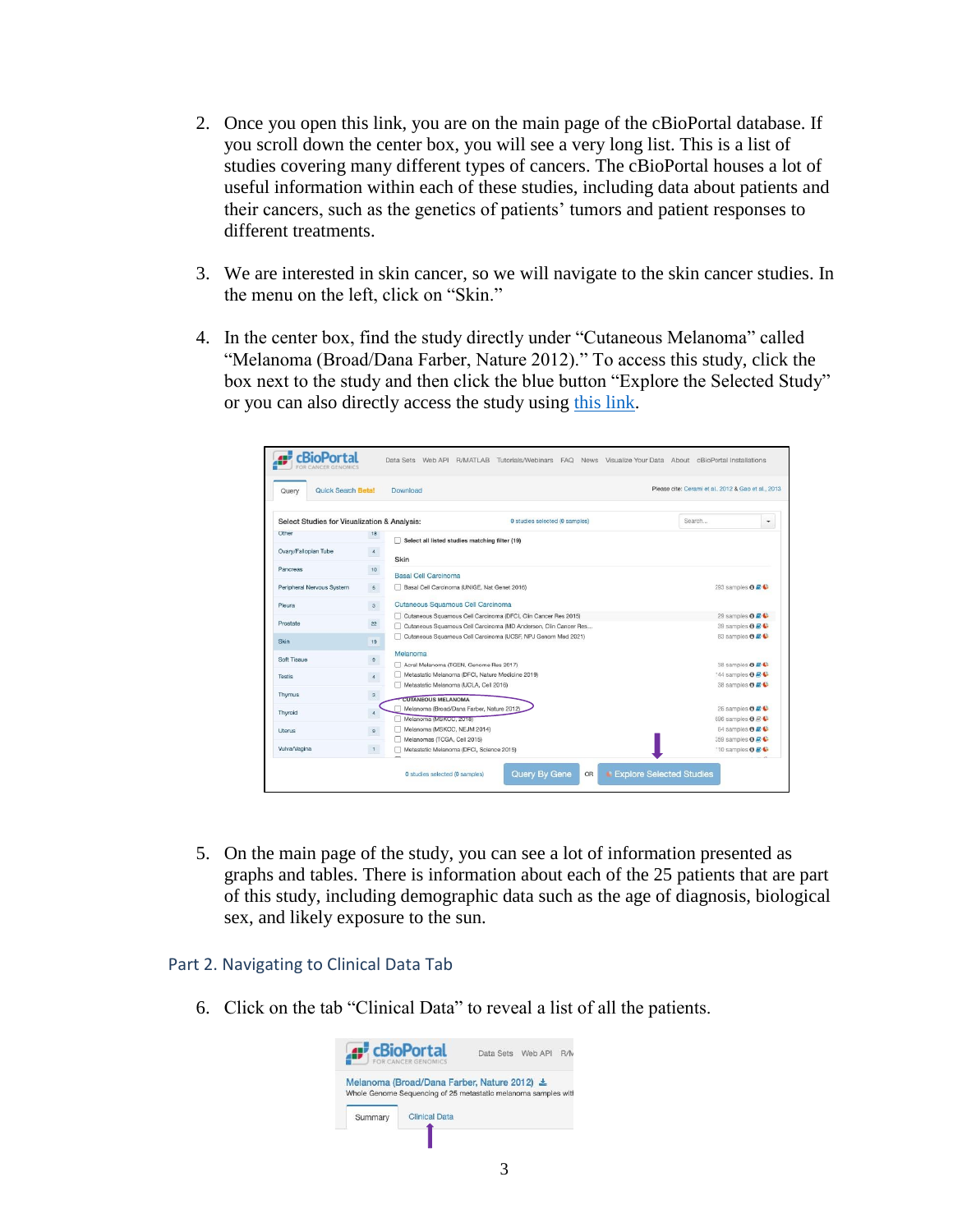#### Part 3. Identify Eligible Patients for Our Study

- 7. Your task now is to use this list to identify 10 patients who qualify for the clinical study we will conduct. We want to enroll:
	- *Five women and five men*
	- *Individuals who are <60 years of age*
	- *Individuals who have a "pathological primary tumor stage" of "T3, NOS"*
- 8. Once you identify a qualifying patient, you need to record some demographic and clinical information about the patient in your spreadsheet, including patient ID number, sex, diagnosis age, mutation count, and primary tumor site.

## **Conclusions**

Now that we have identified ten patients based on our study criteria, we can make some predictions about the results of our study. Our clinical trial will test two different drugs that have been shown to reduce tumor size in some mice in pre-clinical trials.

- Looking at the data you have on your patients, what factors might influence how the patients respond to the two treatments?
- What information about (a) the patients and (b) the drugs might help you make a more informed prediction? How might you get this information?

Awesome work! Our clinical team really made a lot of research progress. We also learned the types of jobs we could have on clinical research teams, which encompass a range of different educational paths and skills. We also learned how to recruit patients for a research study and learned how to navigate a real cancer database, the cBioPortal.

Reminder: Don't forget to check out the conclusions tab of your spreadsheet! Once you complete all three lab segments, you can see a summary of your combined work.

## **Extension into Ethics**

Is working with humans unique? Are there any special considerations when doing research on humans? Can we do any study we want, any time?

Human subject research is very powerful and important. But can be risky to participants if not done properly. There are ethical standards that guide research practices to make sure the studies are performed responsibly, and the person's privacy and safety are upheld.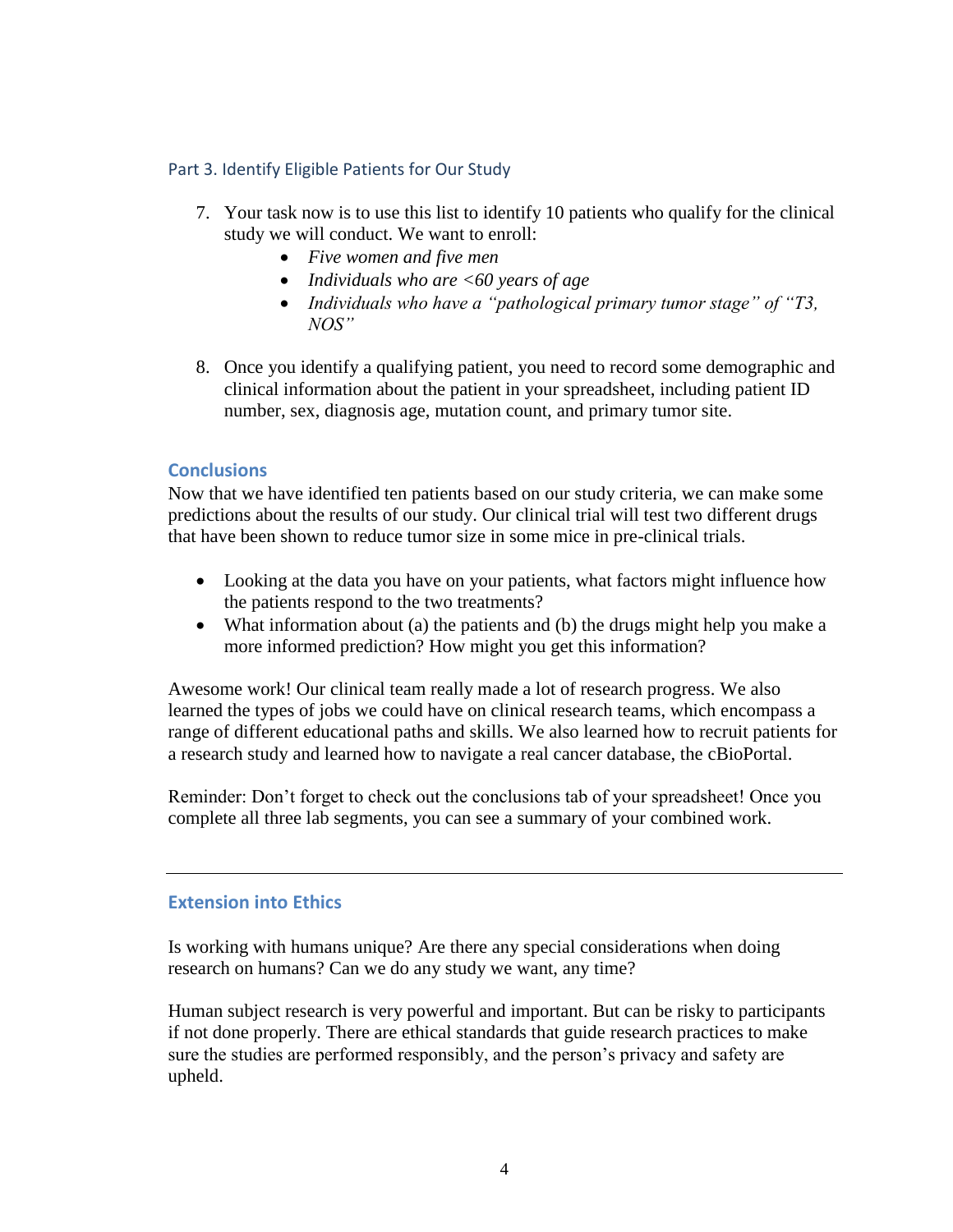We'll introduce three case studies about human clinical research. What would you do in these scenarios?

Here is a link to an article about clinical research ethics: [Guiding Principles for Ethical Research \(NIH\)](https://www.nih.gov/health-information/nih-clinical-research-trials-you/guiding-principles-ethical-research)

## Case study 1: Omar the medical scribe

Omar is a medical scribe at a local hospital, working to document doctors' notes during visits with patients in the Oncology department. During lunch one day, his friend Lisa talks about a research study her team is about to begin to test a promising new drug therapy on tumor biopsies taken from melanoma patients. Omar remembers that one of the patients he visited earlier in the day has melanoma and is eligible to participate in Lisa's research study. Omar decides to enroll the patient right away.

## *Questions to Consider:*

- What do you think about Omar's decision to enroll the patient?
- Is it helpful or harmful to the patients, to include them in the research study?
- Thinking about Omar's action, what would you do similarly, or differently?
- Put yourself in the shoes of the patient, what would you want Omar to do?
- What ethics guidelines should be followed in this case, if any?

# Case study 2: Boshen the genomic technologist

Boshen is a genomic technologist at a biotech company, working to analyze human samples for genetic mutations. Boshen receives a shipment of 12 patient blood samples from a clinic and is tasked with isolating DNA from the samples. As they examine each tube in the shipment, they see that the tubes are all labeled with each patient's full name and date of birth. Before beginning their lab work, Boshen creates a table to reassign each sample a new label: they record the patient information and reassign each one a number 1-12. Boshen then continues their experiment, labeling each tube with the new numerical code.

## *Questions to Consider:*

- What do you think about Boshen's decision to anonymize the samples?
- Is it helpful or harmful to the patients, to include keep their information private?
- Thinking about Boshen's action, what would you do similarly, or differently?
- Put yourself in the shoes of the patients, what would you want Boshen to do?
- What ethics guidelines should be followed in this case, if any?

# Case study 3: Adrienne the cancer patient

Adrienne is a patient with melanoma cancer. During a routine checkup at the clinic, her doctor tells her about his latest research study. She has a lot of questions about the details of the study, but the doctor must see another patient and doesn't have time to discuss the study with her. The doctor assures her she is eligible, and the study will have great benefit to her. Adrienne signs the documents to participate in the study even though she doesn't fully understand what the study will entail.